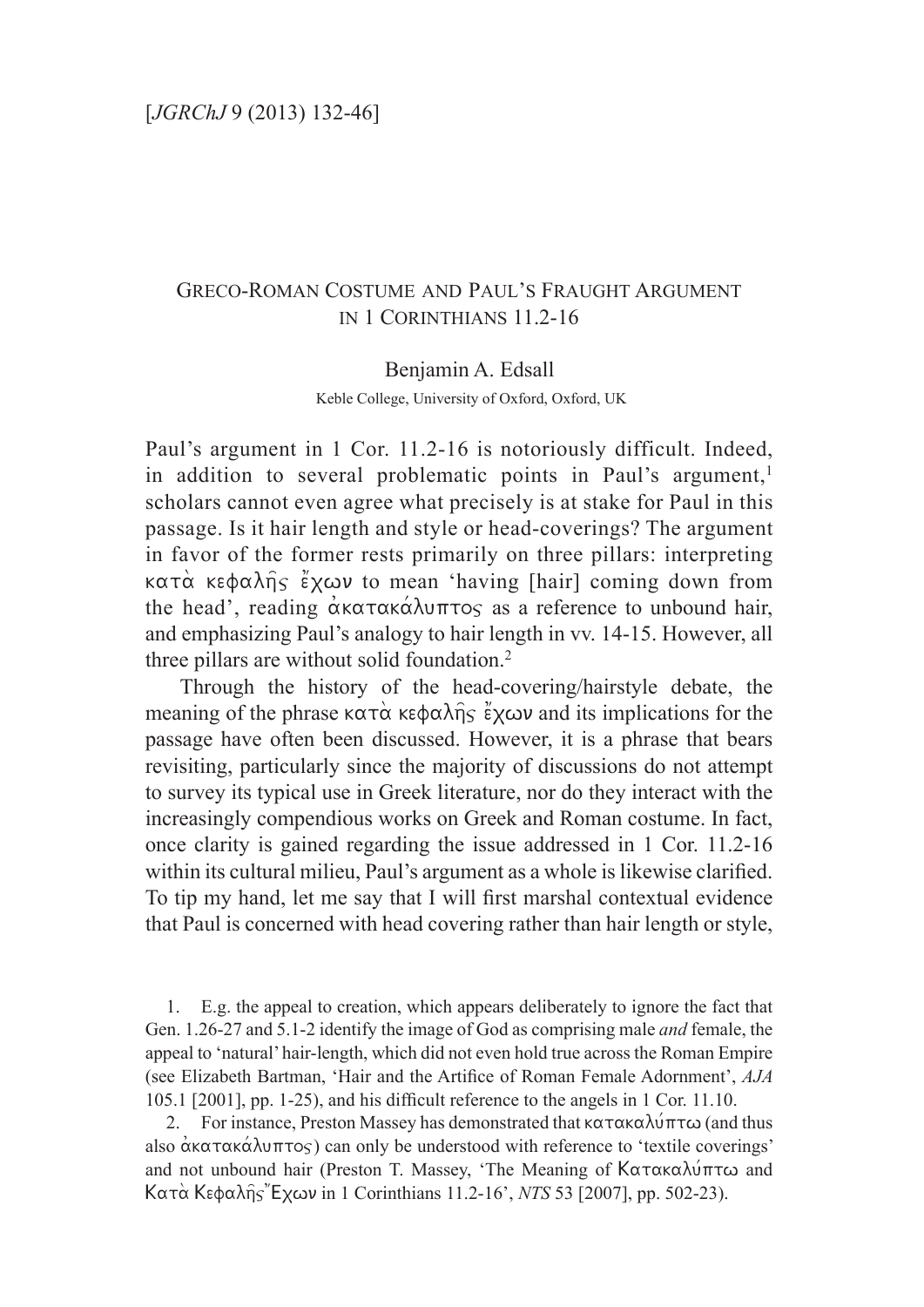focusing particularly on the meaning of the phrase  $\kappa \alpha \tau \alpha$  ke $\phi \alpha \lambda \hat{\eta} \varsigma$  excov. Secondly, drawing on the social implications of Greco-Roman costume, I will attempt to demonstrate that Paul's argument is focused on *female*  head covering and not head covering for both genders. I then briefly address Paul's curious appeal to no custom in v. 16, before examining the possible Pauline origins of the aberrant Corinthian practice and the reasons for his difficult argument.

### *Hair Length or Head Covering?*

Although the majority of scholars argue that Paul is referring to the wearing of head-coverings in 1 Cor. 11.2-16, a steady minority of scholars, with Jerome Murphy-O'Connor as one of the most vocal advocates, $3$  has argued forcefully that what is really at stake is hair length and style. Proponents of the hair interpretation are indeed correct in noting the social tone of Paul's argument in vv. 4-10, which emphasizes shame and decorum (vv. 4-6, 13-15). Murphy-O'Connor argues that long hair on a man, and a concern for styling, was a typical indicator of homosexuality within first-century Roman, Greek and Jewish culture. For Paul, among others even beyond the Jewish tradition, such effeminate behavior was shameful.<sup>4</sup> According to Murphy-O'Connor, a first-century Jew would not, indeed could not, view it as shameful for a man to pray with a covered head since the Torah itself prescribes a turban for the high priest (Exod. 28.4, 37-38; cf. Ezek. 44.18; *m. Yom.* 7.5). Further, he argues that it is 'difficult to imagine' why Paul didn't specify the 'nature of the headcovering' if that is indeed the problem.<sup>5</sup>

However, in the first place, shame is not limited to issues of homosexuality and hairstyle. Further, it is not difficult to imagine why Paul omitted the specific head-covering. Paul, in this *ad hoc* letter written in

3. Jerome Murphy-O'Connor, 'Sex and Logic in 1 Corinthians 11:2-16', *CBQ*  42 (1980), pp. 482-500; Jerome Murphy-O'Connor, '1 Corinthians 11:2-16 Once Again', *CBQ* 50 (1988), pp. 265-74.

4. He cites in support: Pseudo-Phocylides 210-214; Philo, *Spec. leg*. 3.36-38; Juvenal, *Sat.* 2.96; Horace, *Epod*. 11.28; Musonius Rufus 21 (in O. Hense, *Reliquiae* [Leipzig: Teubner, 1905]); and Epictetus, *Diatr.* 3.1. See also the discussion in Bartman, 'Hair', pp. 2-3.

5. Murphy-O'Connor, 'Sex and Logic', pp. 483-84. MacGregor declares this 'inexplicable' (Kirk R. MacGregor, 'Is 1 Corinthians 11:2-16 a Prohibition of Homosexuality?', *BSac* 166 [2009], pp. 201-16 [206]).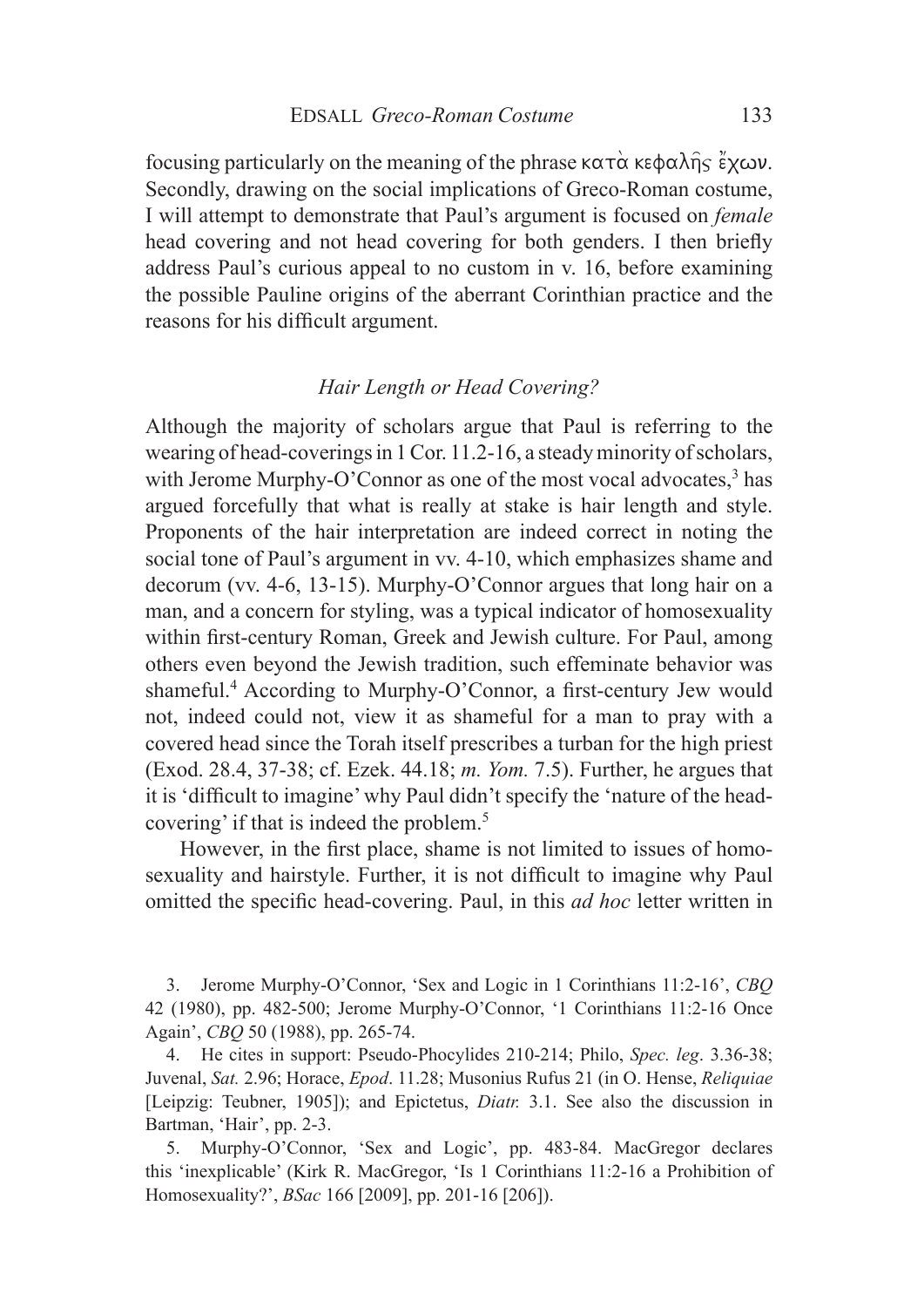response to issues *already present* in Corinth, does not need to specify what coverings are in view since he is writing to those who are currently using them. The Corinthians know very well what Paul has in mind, even if it might be hard for us to pinpoint. Murphy-O'Connor's appeal to vv. 14-15 to prove that hair length and style are at stake is likewise unconvincing; there is no reason that Paul cannot appeal to customary hair length by way of analogy to the matter of head-coverings.<sup>6</sup> Indeed, if it is hard to imagine a first-century Jewish man who thought that praying with a head-covering, per se, was shameful, it would be just as hard to find one who thought that praying with long hair, per se, was shameful. If one interprets 'having something on his head' in v. 4 as the shame of long hair in v. 14, that stands in clear contrast to the Jewish Nazarite vow that required a male to grow his hair, a vow that, according to Acts 18.18, Paul himself took.<sup>7</sup> Therefore, something much more specific must be in view. On the more common view that vv. 14-15 is an analogy, Paul's argument is that women ought to cover their hair, since 'nature' itself already works towards this end. Or, as Bengel explained well over a century ago, the appeal to long hair shows that women's heads ought to be covered 'as much as possible' (*quam maxime*).8

There are, however, more serious objections to the hairstyle interpretation. The prepositional phrase  $\kappa \alpha \tau \alpha$  ke $\phi \alpha \lambda \hat{\eta} \varsigma$  in v. 4 most likely does not refer to hair, based on the use of this same descriptor in Greek literature outside of Paul. Murphy-O'Connor is correct that  $\kappa \alpha \tau \alpha$ plus the genitive is typically adversative in Paul's writings.<sup>9</sup> However his corollary argument is less convincing, namely that it cannot be adversative here due to the lack of a verb of motion and so it must refer to movement away from a source. In fact, even Murphy-O'Connor's preferred sense of

6. *Pace* Wolfgang Schrage, *Der erste Brief an die Korinther* II (EKKNT, 7; Neukirchen-Vluyn: Neukirchener Verlag, 1991–2001), pp. 506-507, and also Elisabeth Schüssler Fiorenza, *In Memory of Her: A Feminist Theological Reconstruction of Christian Origins* (London: SCM Press, 2nd edn, 1995), p. 227, whose decision in favor of hairstyles is apparently based only on v. 15 that states  $\eta$  kound  $\alpha$   $\nu\tau\lambda$   $\pi\epsilon\rho\lambda$ . βολαίου δέδοται [αυτη].

7. This has been recognized as far back as Epiphanius (*Pan*. 80.7), which he resolves by arguing that long hair is fine on a man so long as it is for such a purpose and is cut when the purpose is completed; cf. also Johan A. Bengel, *Gnomon Novi Testamenti* II (ed. Ernst Bengel and Johann Christian F. Steudel; Tübingen: Ludov. Frid. Fues, 3rd edn, 1835), p. 144.

- 8. Bengel, *Gnomon*, p. 145.
- 9. Murphy-O'Connor, 'Sex and Logic', p. 484.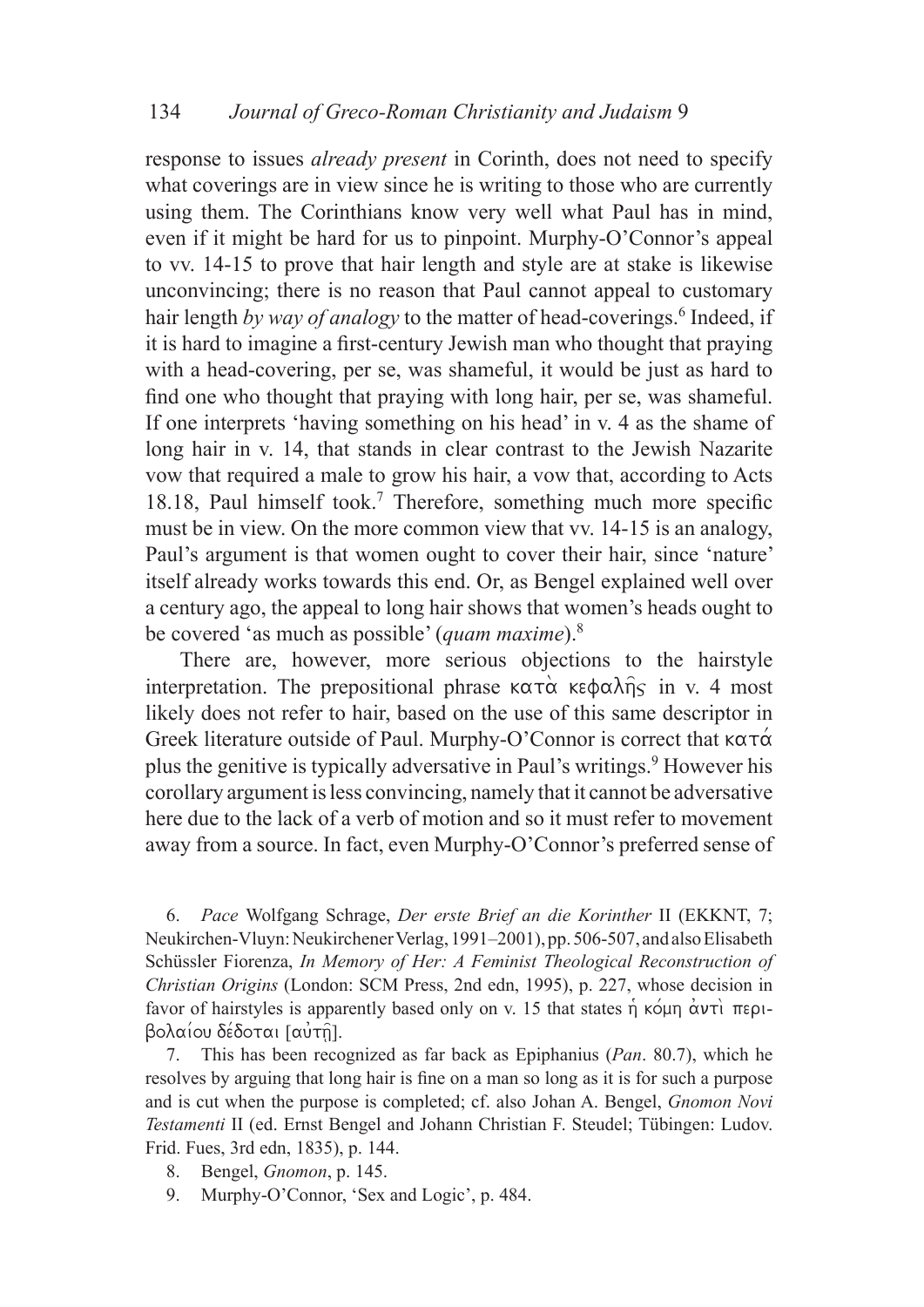movement away from a source occurs principally with verbs of motion.10 Although  $\kappa \alpha \tau \dot{\alpha}$  ke $\phi \alpha \lambda \eta \nu$ , which is nearly synonymous with  $\dot{\epsilon} \pi \dot{\eta} \tau \dot{\eta}$  $\kappa \in \alpha \lambda_{\Omega}$  in v. 10, would be more common to denote static position of an object on the head,  $k \alpha \tau \alpha$  ke $\phi \alpha \lambda \hat{\eta} \varsigma$  is also used in this sense.

The phrase  $\kappa \alpha \tau \alpha$  kestalheen is used regularly in Greek, from preclassical times onwards, to refer to objects *other than hair* being on the head. Very often, especially in medical contexts, it refers to pouring water or other 'medical' treatments onto the head.<sup>11</sup> This specific use is complemented by more general references to 'anointings' for other reasons, from watering plants (Theophrastus, *Caus. plant.* 6.18.10) to pouring pickled relish on the head of irritating philosophers (Epictetus, *Diatr*. 2.20).<sup>12</sup> It is also regularly used in reference to beating someone on the head, often with lethal results (e.g. Josephus, *Ant*. 5.252).13 More to the point in relation to Murphy-O'Connor's arguments are the references to drawing up, placing on, or walking around with a head-covering  $\kappa \alpha \tau \alpha$  $\kappa \in \phi$   $\alpha \overline{\lambda}$  fig. In *Vita Aesopi W* (112.7), an Egyptian priest places a horned and bejeweled crown  $\kappa \alpha \tau \alpha$  ke $\phi \alpha \lambda \hat{n}$ s. Further, as Murphy-O'Connor himself admits,14 Posidonius describes Scipio the Younger as walking around 'while having his cloak upon his head' ( $\epsilon \beta \acute{\alpha} \delta$ i $\zeta$  kata the kehalhs  $\frac{2}{3}$  (γων τὸ ἱμάτιον).<sup>15</sup> Finally, with a phrase remarkably close to 1 Cor. 11.4, Dionysius of Halicarnassus (3.71.5) describes a statue of a Roman augur as 'having a covering on its head' (την περιβολήν έχουσα κατα  $\tau$ ης κεφαλής).<sup>16</sup>

10. E.g. Homer, *Il*. 22.187; 16.1667; *Od*. 14.399; Aristophanes, *Vesp*. 355; Theocritus 7.82; Plato, *Phaed*. 229c; *Leg*. 944a, etc; cf. LSJ *s.v.* kata& I.

11. [Hippocrates], *Epid.* 1.3.17; 2.5.22; 2.6.6; 7.1.67; *Aph.* 7.42.2; *Liq.* 1.11; *Morb.* 2.14.15; *Nat. mul.* 48.3; *Mul. i-iii* 75.15; 123.5; 224.15. This is also common in Galen.

12. Cf. also Plato, *Resp*. 398A; Aristotle, *Fragmenta varia* 6.33.236 (according to Athenaeus, *Deipn*. 44.28 in G. Kaibel [ed.], *Dipnosophistarum* [Leipzig: Teubner, 1887]); Theophrastus, *Char.* 16.13; Porphyry, *Christ.* 61.4 (in reference to the anointing of Jesus).

13. Cf. Dionysius of Halicarnassus 1.87.4 and, slightly differently, Hippocrates, *Nat. mul.* 5.14.

14. Murphy-O'Connor, 'Sex and Logic', p. 484 n. 11.

15. Posidonius, *Frag*. 125b (W. Theiler [ed.], *Posidonius: Die Fragmente* [Berlin: de Gruyter, 1982]) according to [Plutarch], *Reg. imp. apophth*. 200E.

16. Cf. also 12.16.4 (κατά της κεφαλής είλκυσε το ιμάτιον); 15.9.7 (τήν τε  $\pi$ εριβολήν κατά κεφαλής είλκυσε); Plutarch, *Quaest. rom.* 267C (εφελκυσαμένην  $\int$ ίδων κατα κεφαλής το ιμάτιον).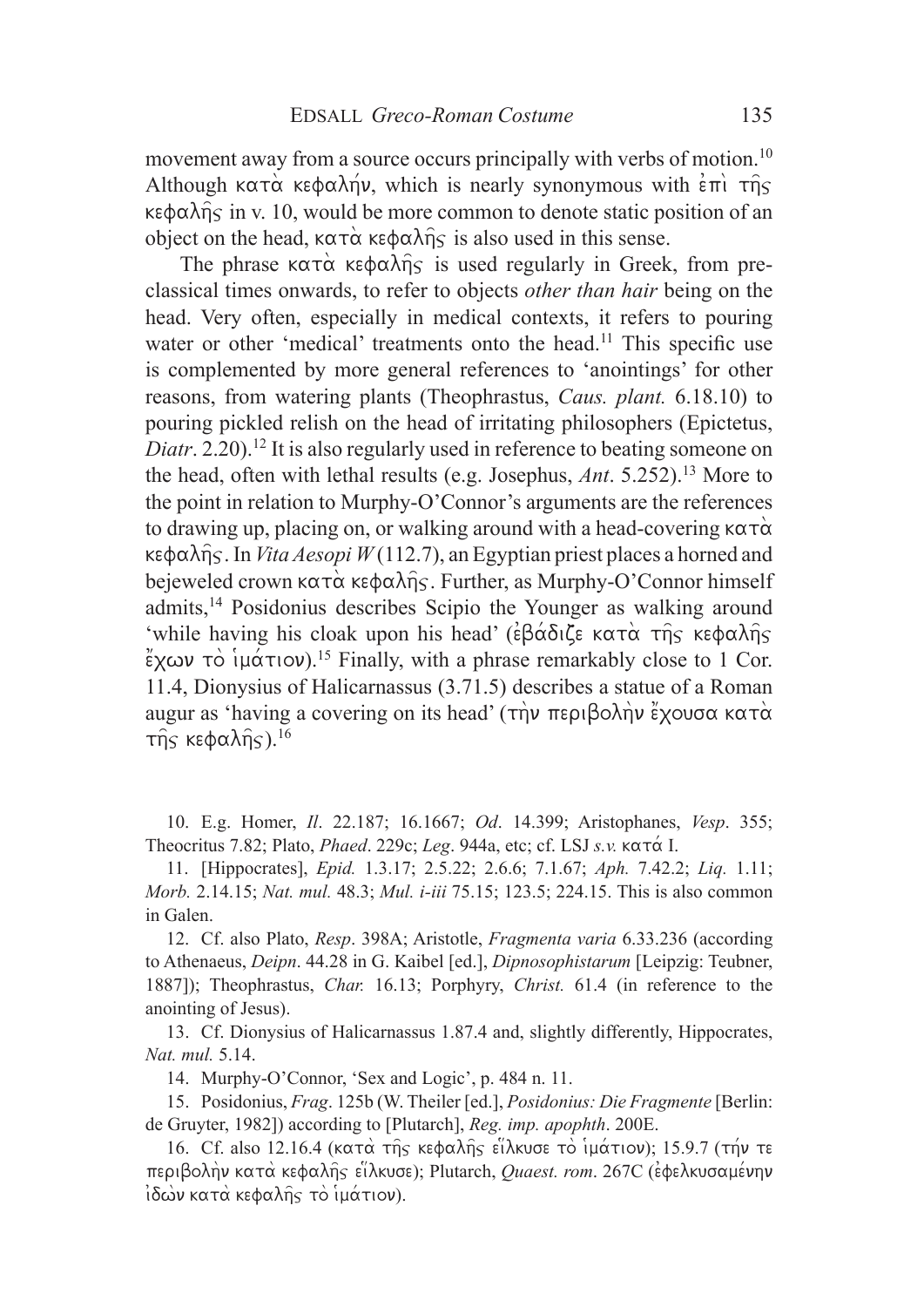Importantly, there is not a single use of the prepositional phrase  $\kappa \alpha \tau \alpha$  $\kappa \in \phi$  and  $\hat{\eta}$  that describes hair coming down from the head as Murphy-O'Connor *et al.* would interpret it. Even John Chrysostom, to whom he appeals, interprets the phrase *in the first instance* as a reference to a headcovering and treats this as the most obvious interpretation that he applies to the case of both women and men; indeed, Chrysostom makes an effort to *add* hair to the list of things that the phrase would most naturally indicate.17

Furthermore, Murphy-O'Connor argues that  $\pi \epsilon \rho \beta \acute{o} \lambda \alpha$  iov could be an adequate description of female hair styles that were 'wrapped around' the head<sup>18</sup> but he fails to adduce any examples of such a use.<sup>19</sup> Indeed, women's hairstyles in Greco-Roman antiquity are not all accurately described in those terms<sup>20</sup> and it would strain credulity to argue that Paul was promoting one hairstyle above others that were equally socially acceptable. Furthermore, the term  $\pi \epsilon \rho \beta \acute{o} \lambda \alpha$  iov most commonly means a textile covering, even a head-covering as we saw in the passage from Dionysius of Halicarnassus mentioned above; neither Murphy-O'Connor nor subsequent supporters of the hair length/style position adduce a single example of it in reference to hairstyles.<sup>21</sup> Nor do they supply examples where the term 'uncovered' refers to disordered hair. Murphy-O'Connor's initial appeal to the lxx for the notion of unbound hair

17. See Chrysostom, *Hom. 1 Cor.* 26.4 (PG 61.216-217); on Chrysostom's interpretation of 1 Cor. 11.3-16, cf. Maria-Fotini Polidoulis Kapsalis, 'St. John Chrysostom's Interpretation of Kephalē in 1 Corinthians 11:3-16', *Greek Orthodox Theological Review* 49 (2004), pp. 321-56.

18. Murphy-O'Connor, 'Sex and Logic', p. 489.

19. Even Schrage, *Korinther*, pp. 522-23, who follows the hair-length interpretation, finds Murphy-O'Connor's argument lacking here.

20. Cf. the discussion in Ovid, *Ars* 3.133-148, and see Bartman, 'Hair', p. 8; Elaine Fantham, 'Covering the Head at Rome: Ritual and Gender', in J.C. Edmondson and Alison Keith (eds.), *Roman Dress and the Fabrics of Roman Culture* (Phoenix Sup, 46; Toronto: University of Toronto Press, 2008), pp. 158-71; Kelly Olson, *Dress and the Roman Woman: Self-presentation and Society* (London: Routledge, 2008), pp. 25- 41; Judith L. Sebesta, 'Symbolism in the Costume of the Roman Woman', in Judith L. Sebesta and Larissa Bonfante (eds.), *The World of Roman Costume* (Wisconsin Studies in Classics; Madison: University of Wisconsin Press, 1994), pp. 46-53.

21. The idiosyncratic interpretation of Troy W. Martin, 'Paul's Argument from Nature for the Veil in 1 Corinthians 11:13-15: A Testicle instead of a Head Covering', *JBL* 123 (2004), pp. 75-84, that  $\pi \epsilon \rho \beta \acute{\rho} \lambda \alpha$  is a testicle, has been effectively rebutted by Mark Goodacre, 'Does Περιβόλαιον Mean "Testicle" in 1 Corinthians 11:15?', *JBL* 130 (2011), pp. 391-96.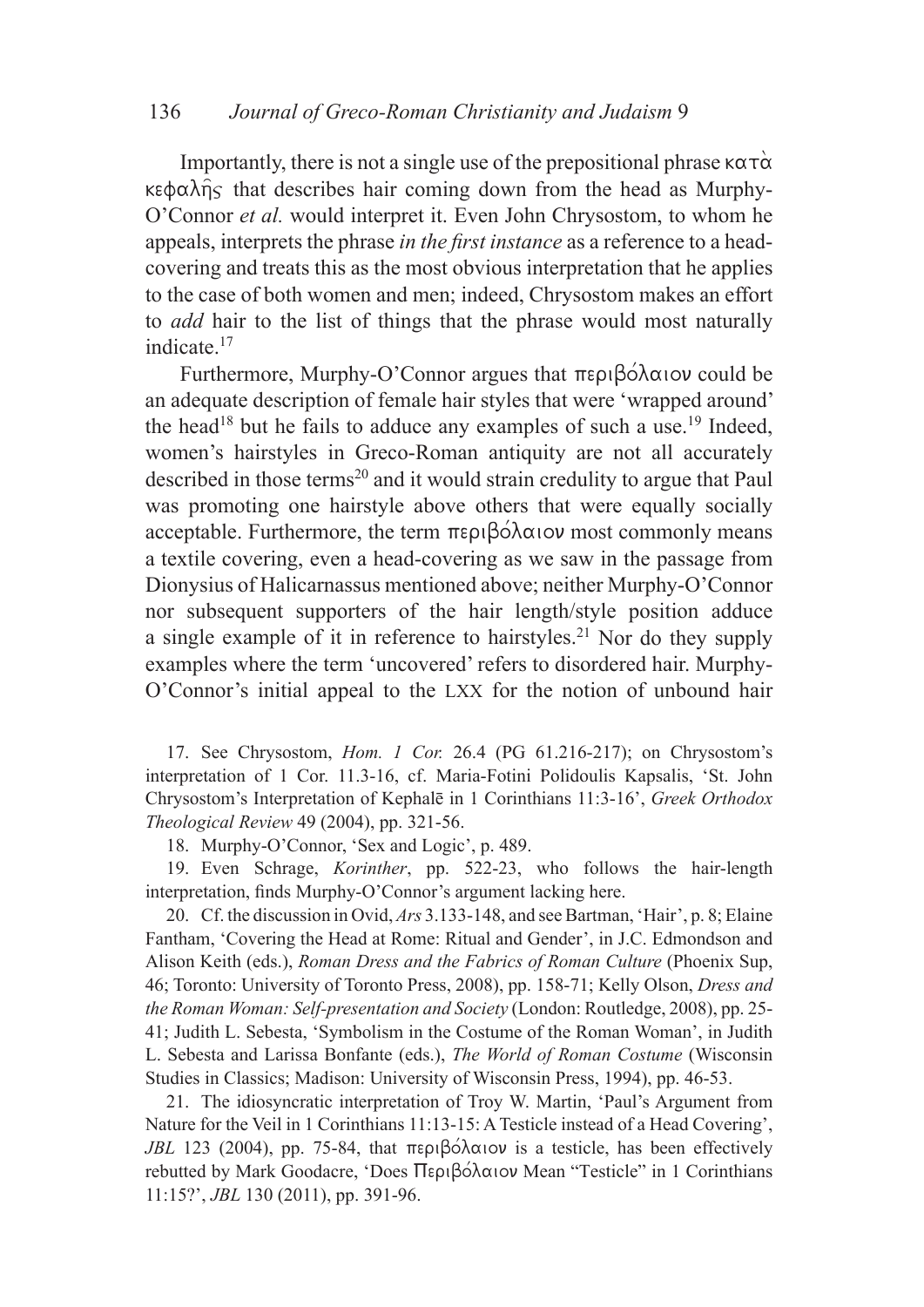actually undermines the argument, since he admits that an 'uncovered' head refers to the lack of a turban or head-covering: 'In none of these or related texts is there any direct mention of hair, despite current English, French, and German versions'.22 Understandably, he dropped this aspect of his argument in subsequent publications, resting his interpretation of  $\alpha$ κατακάλυπτος entirely on his questionable reading of περιβόλαιον in v. 14.23

Finally, Kirk MacGregor has recently argued that because pottery and sculpture in Corinth portray men and women without headcoverings, there was no practice of head covering for men or women in Corinth.<sup>24</sup> However, he fails to account for the fact that this discrepancy between written and visual sources pertains across the Greco-Roman Mediterranean world and that interpretation of visual sources is no less fraught with interpretive difficulty than that of written sources.<sup>25</sup> That is, a bust of an unveiled woman is not a photograph. Indeed, some scholars have suggested that in many cases the veil was implied by the hairstyle, which was styled high in the front but flat at the back where the headcovering would rest.26 Importantly, recent scholarship on both Greek and Roman costume has concluded that women *did* wear veils, even if it was not a custom entirely without exception.27

22. Murphy-O'Connor, 'Sex and Logic', p. 488. This controverts the argument of Schüssler Fiorenza, *In Memory*, p. 228, who appeals to Num. 5.18 as a reference to hair. More recently, Richard A. Horsley, *1 Corinthians* (Abingdon New Testament Commentaries; Nashville: Abingdon Press, 1998), p. 154, cites the same lxx passages (Lev. 13.45 and Num. 5.18) while adding Philo, *Spec. leg.* 3.60. However, since Philo is referring to the biblical passages, which all speak *only* of 'uncovering the head' in the HB and LXX versions, there is no reason that Philo's phrase ακατακαλύπτω τη  $\kappa \in \Phi$  refers to anything but the removal of head-covering, as Murphy-O'Connor rightly points out; cf. the arguments of Massey, 'Meaning'.

23. See Murphy-O'Connor, '1 Corinthians 11:2-16', p. 269 and n. 12, where he notes that criticism of his previous recourse to the Hebrew verb underlying the lxx 'is valid'.

24. MacGregor, 'Prohibition', p. 205, cf. Horsley, *1 Corinthians*, p. 154.

25. Cf. Bartman, 'Hair', p. 22; Olson, *Dress*, p. 114.

26. Olson, *Dress*, p. 34. A good example of the high-front hairstyle with a *palla*  across the back is seen in a marble tombstone of Claudius Agathemerus and his wife Myrtale (AN.Michaelis.155) at the Ashmolean Museum in Oxford.

27. On this, see esp. Lloyd Llewellyn-Jones, *Aphrodite's Tortoise: The Veiled Woman of Ancient Greece* (Swansea: Classical Press of Wales, 2003), *passim*, esp. p. 315; Olson, *Dress*, *passim,* esp. pp. 113-14; some relevant evidence is discussed below.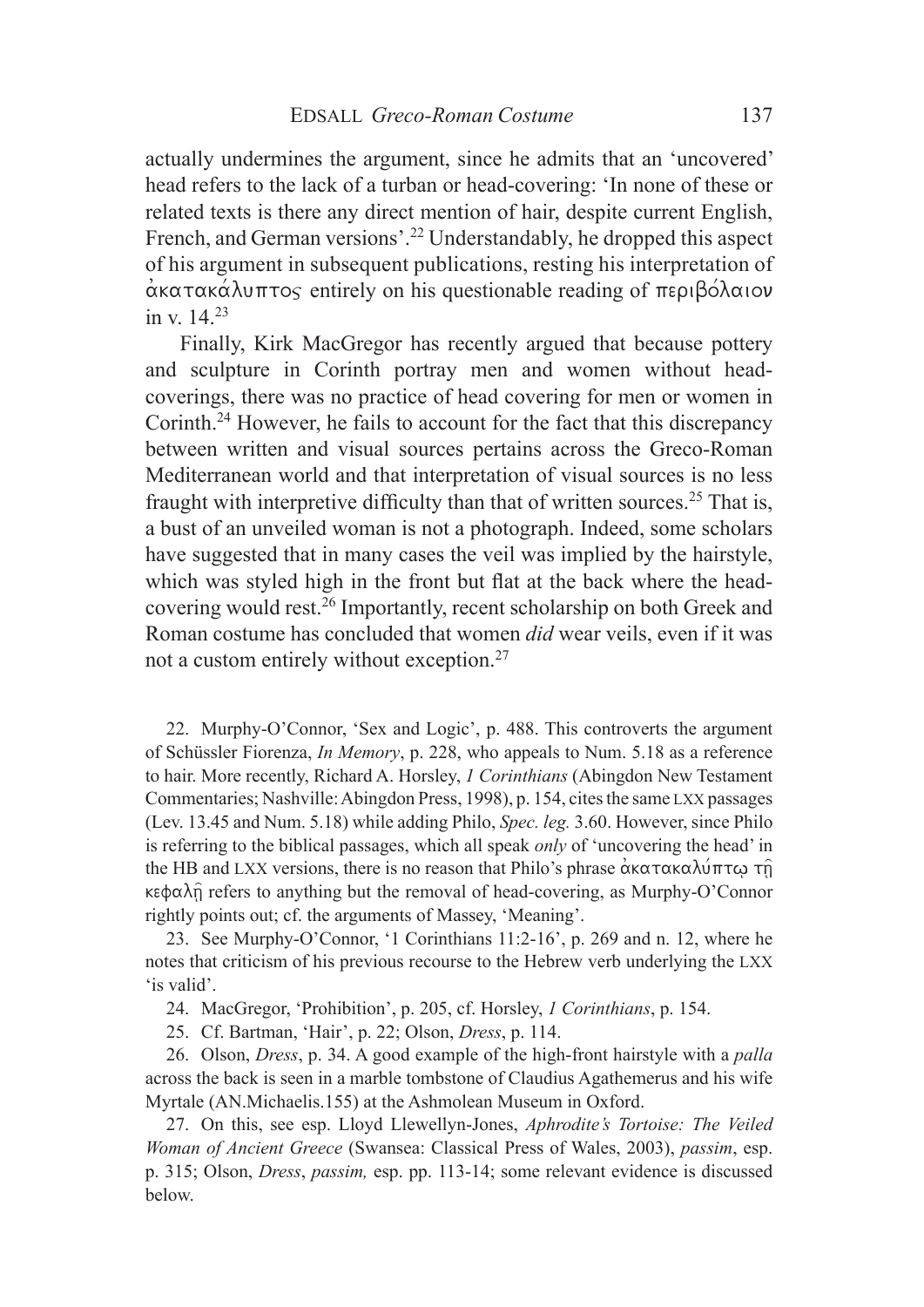Therefore, without any other modifying noun, the phrases  $\kappa \alpha \tau \alpha$ κεφαλής έχων and ακατακαλύπτω τη κεφαλή most naturally refer to some object that covers the head, *other than hair*.

## *Male and Female Head Covering, or Just Female?*

The question then arises, is Paul speaking about male *and* female head covering or primarily female head covering? Several scholars argue for the former, noting that men and women are in view in every verse except vv. 13 and 16 (cf. vv.  $3-12$ ,  $14-15$ ).<sup>28</sup> However, the rhetorical question in v. 13 should not be underestimated. When Paul asks the Corinthians to pass a verdict on an issue, the question is gender specific: 'is it fitting for *women* to pray to God with their heads uncovered?'

Further, Paul presents his position on men and head covering with little argument; he simply states that men are the image and glory of God and that they ought not to cover their heads. In contrast, Paul's position on women receives defense at every point. He notes that praying uncovered is the same as shaving one's head for a woman, an action Paul clearly presents as shameful (vv. 5b-6). Later, while Paul simply states man's position in relation to God, he defends his position on women by three verses appealing to creation and, less clearly, to the role of angels (vv. 8-10). Again, when Paul simply states that long hair is shameful to a man, he feels the need to justify his next statement that it is a glory to a woman, since it is already given as a covering (vv. 14-15).

Scholars have long tripped over Paul's comprehensive statements regarding male shame and head-coverings (or, for some scholars, hair length) by noting that there are inevitable exceptions to 'every man' who has a head-covering, as I noted earlier. However, the over-simplification of male practice allows it to serve more effectively as a foil for female practice.29 Paul focuses on differentiation rather than making a two-sided argument aimed at men and women. In this rhetorical differentiation between men and women, Paul employs a common Greco-Roman rhetorical *topos*, in which prescriptions for female head covering often

<sup>28.</sup> David W.J. Gill, 'The Importance of Roman Portraiture for Head-Coverings in 1 Corinthians 11:2-16', *TynBul* 41 (1990), pp. 245-60; Mark Finney, 'Honour, Head-Coverings and Headship: 1 Corinthians 11:2-16 in its Social Context', *JSNT* 33 (2010), pp. 31-58; Murphy-O'Connor, 'Sex and Logic'; MacGregor, 'Prohibition'.

<sup>29.</sup> Cf. similarly Schrage, *Korinther*, p. 504 with n. 94.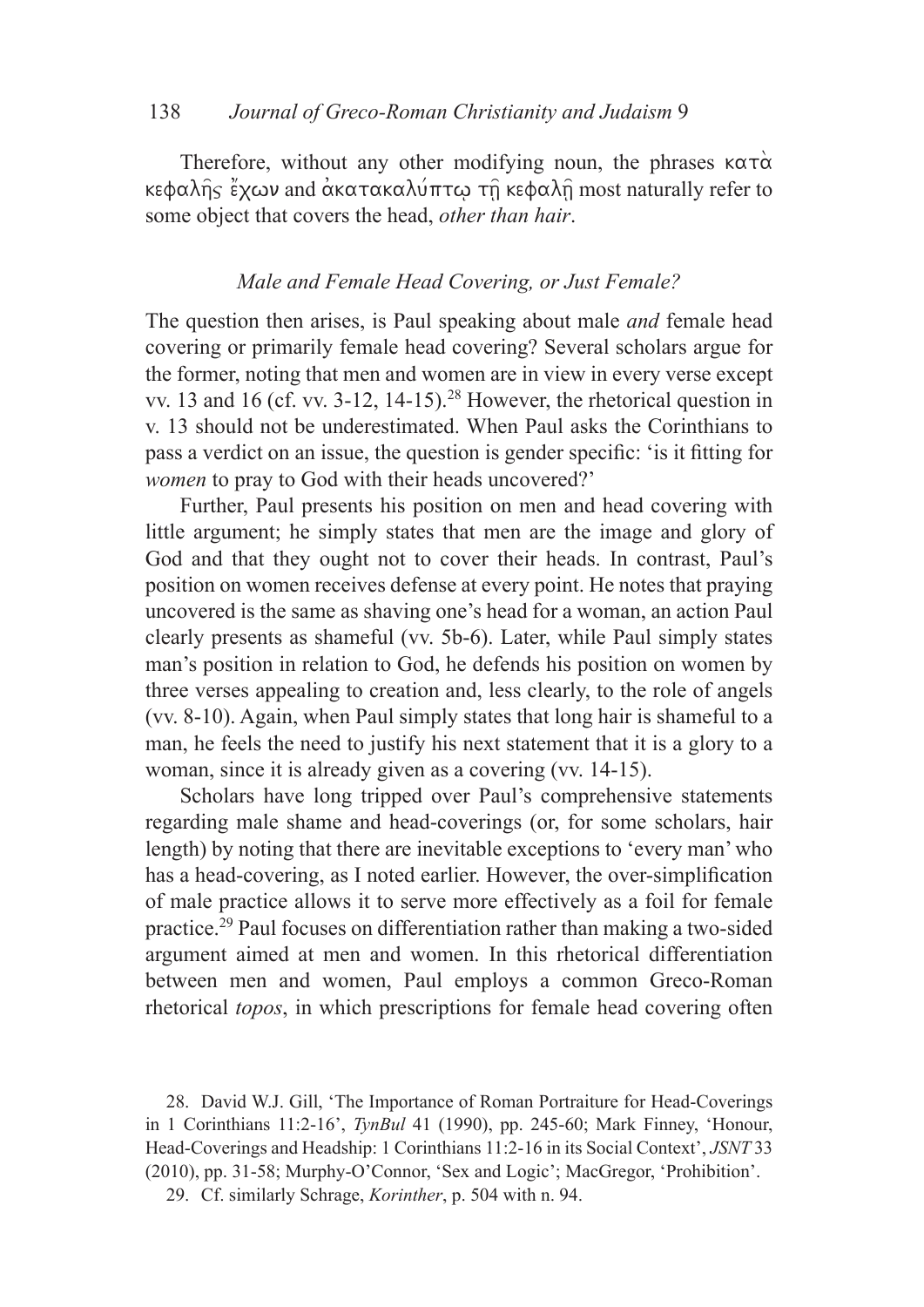featured.30

In fact, as I suggested above, the practice of a woman covering her head in public is widely attested in Greco-Roman and Jewish antiquity.<sup>31</sup> While the young freeborn Roman girl tended to wear her hair in simple braids, those who were married and widowed wore the *palla*  $(i\mu \alpha \tau)$  or *ricinium*, which was pushed up over the hair—or part of the hair for those with more elaborate hairstyles—when in public or around men other than one's husband.32 This fact answers Murphy-O'Connor's objection that the term 'veil' ( $\kappa \alpha \lambda$ uµµ $\alpha$ ) is lacking from 1 Cor. 11;<sup>33</sup> it was the *palla* or  $\hat{\mu}$  $\alpha$  at stake, not a k $\alpha$  $\lambda$ u $\mu$  $\alpha$ . Ulpian's Digest preserves a ruling by a certain M. Antistius Labeo, who died between 10 and 22 CE, that allowed those who violated a virgin or matron to claim extenuating circumstances if the woman was dressed like a servant or prostitute.<sup>34</sup> In Roman

30. Note the arguments of Olson, *Dress*, p. 113, that such pictures and prescriptions were ideal rather than actual.

31. Cf., e.g., Léon Heuzey, *Histoire du costume antique* (Paris: Librarie ancienne honoré Campion, 1922), pp. 168-74, 191-96; Georges Losfeld, *Essai sur le costume grec* (Paris: Editions de Boccard, 1991), pp. 275-78; Lucille A. Roussin, 'Costume in Roman Palestine: Archaeological Remains and the Evidence from the Mishnah', in Sebesta and Bonfante (eds.), *World of Roman Costume*, pp. 182-90; Ursula Scharf, *Straßenkleidung der römischen Frau* (Europäische Hochschulschriften, 3.585; New York: Peter Lang, 1994), pp. 96-103; Sebesta, 'Symbolism', pp. 48-50; Fantham, 'Covering'; Llewellyn-Jones, *Aphrodite's Tortoise*.

32. The best discussion of this to date is in Olson, *Dress*, who also helpfully points out the tension between the literary record that consistently prescribes the veiling or mantling of women in Rome and the visual evidence that portrays a large number of women without head-coverings; cf. earlier Heuzey, *Histoire*, p. 143, who notes the difficulty of correlating the material and written evidence: 'Dans l'étude du costume grec…la principale difficulté est de concilier avec les monuments figurés les multiples notions que l'on récolte chez les écrivains, poètes, prosateurs, grammairens, lexicographes'. On the common practice of head-coverings in Greece from the pre-classical era to the Roman period, see the thorough study of Llewellyn-Jones, *Aphrodite's Tortoise*; cf. Losfeld, *Essai*, pp. 273-80.

33. Murphy-O'Connor, 'Sex and Logic', p. 484.

34. *Digest* bk 47 10.15.15: *Si quis virgines appellasset, si tamen ancillari veste vestitas, minus peccare videtur: multo minus, si meretricia veste feminae, non matrum familiarum vestitae fuissententiarum si igitur non matronali habitu femina fuerit et quis eam appellavit vel ei comitem abduxit, iniuriarum tenetur*. (If someone solicits virgins, if nevertheless they were clothed like slaves, he appears to do less wrong: much less is he guilty of injury if the woman is clothed like a harlot, not being clothed as a matron, [or] if the woman was not in dress befitting a matron when someone solicits them or abducts them as a companion for himself). See the discussion in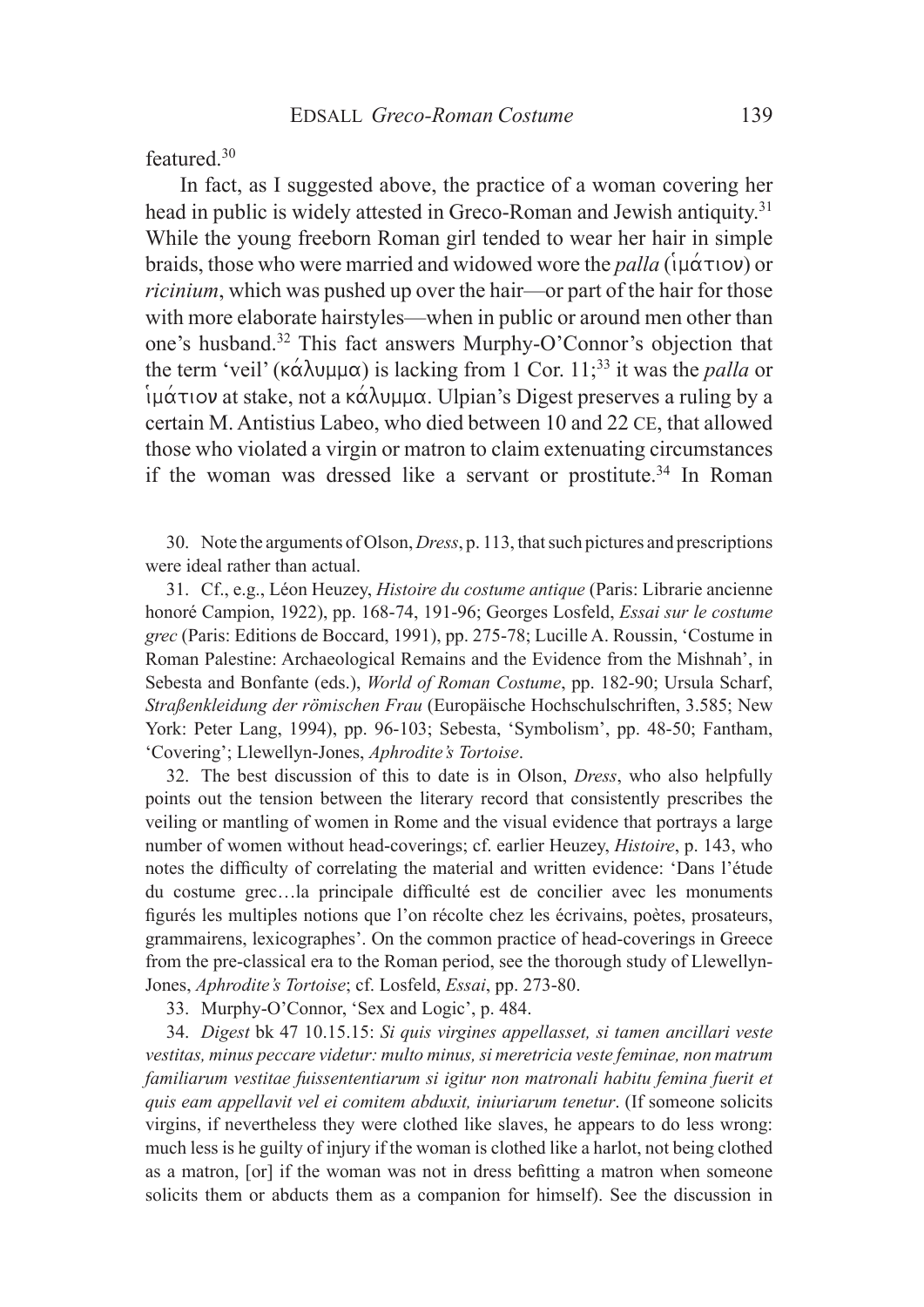antiquity there were a number of differentiating elements, including the color of the clothing, but also including the traditional veiling use of the *palla*. <sup>35</sup> Such disparate sources as Tertullian, the Mishnah, the Cave of Letters and the Dura Europos synagogue attest that the same expectation was true among the Jews.<sup>36</sup> Valerius Maximus  $(6.3.10-11)$  preserves an account of a man who divorced his wife simply for going out without her head covered because she allowed other men to see what was for his eyes only.37 In this light, for a woman to remove her head-covering in the *public sphere* of communal worship would have been seen as shameful *to her husband*, whose wife's conduct suggested loose morals.<sup>38</sup>

A further religious influence may have been in play in Corinth as well. Women, *as women*, were largely excluded from Greco-Roman religious practice. Those women who did participate, such as the Vestal Virgins in Rome, only served to emphasize the fact that normal women, who participated in the feminine sphere of everyday life, were not permitted to take part in mainstream religion.<sup>39</sup> Accordingly, religious practices in which women fully participated were consistently held in suspicion by

Robert C. Knapp, *Invisible Romans: Prostitutes, Outlaws, Slaves, Gladiators, Ordinary Men and Women…the Romans that History Forgot* (London: Profile Books, 2011), p. 260; Olson, *Dress*, p. 51.

35. See, among others, Knapp, *Invisible Romans*, pp. 256-61.

36. Cf. *m*. *Ket*. 5.8; 7.6; *m. Kel.* 24.16; Tertullian, *Car.* 4; and Roussin, 'Costume in Roman Palestine', who discusses the material evidence from the Cave of Letters and Dura Europos. She argues that veiling was common among Jewish women in continuity with the majority of Greco-Roman women; cf. also Aline Rousselle, 'Body Politics in Ancient Rome', in Pauline Schmitt Pantel (ed.), *A History of Women in the West*. I. *From Ancient Goddesses to Christian Saints* (Cambridge, MA: Harvard University Press, Belknap Press, 1992), pp. 313-16.

37. The famous praise of Pliny the Younger (*Ep*. 4.19) that his wife *si quando recito, in proximo discreta velo sedet* may also be a reference to veiling, though the sense is not clear. The phrase *quando recito* may refer to a reading or declamation to an audience in his home or simply a reference to Pliny's own habit of study. Further, *discreta velo* could be taken as 'being separated by a curtain' or 'being separated, with a head-covering'.

38. Angelika Starbatty, *Aussehen ist Ansichtssache: Kleidung in der Kommunikation der römischen Antike* (Münchner Studien zur alten Welt, 7; Munich: Utz, 2010), p. 94: 'Eine Frau war immer auch Aushängschild ihres Mannes'; cf. also Dale D.B. Martin, *The Corinthian Body* (New Haven, CT: Yale University Press, 1995), p. 243.

39. Cf. John Scheid, 'The Religious Roles of Roman Women', in Pantel (ed.), *A History of Women in the West*, I, pp. 377-408.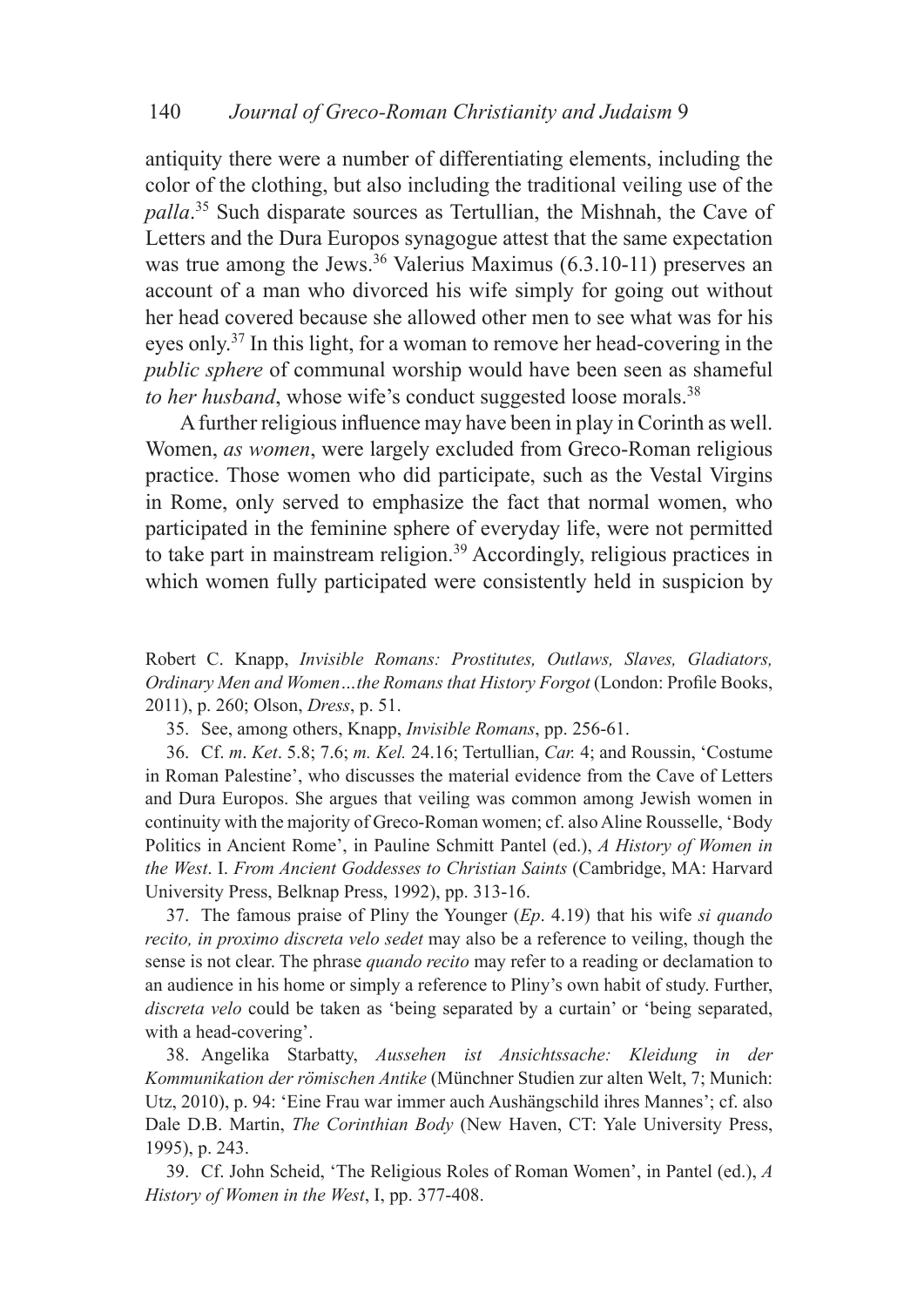men and so were relegated to the margins and suburbs. Livy's account of the Roman Bacchanalia in 186 bce (Livy 39.13), like Euripides' *Bacchae* before it, exemplifies the anxiety that Greek and Roman men felt about women who divested themselves of social indicators such as head-coverings and were imbued with a divine spirit.<sup>40</sup>

Thus, for several reasons, an unveiled woman who was praying and prophesying likely would have been unsettling to many male witnesses. This problem may have been exacerbated in the case of Paul's letter to the Corinthians, since it seems that those present at gatherings were not necessarily limited to believers (1 Cor. 14.23). Paul, then, is concerned on at least two fronts. First, he is concerned about the unity of the church and that all things be done with the goal of 'building up', as he emphasizes variously throughout the letter.<sup>41</sup> Secondly, Paul wants to protect the Corinthian believers from charges of impropriety, both for the sake of the way in which they are viewed by others, and also for the sake of their ability to 'flee sexual immorality', as he enjoins in 6.18.

#### *'We have no such custom…'*

If, as I have argued, female head-coverings were the norm in Greek and Roman society, in what sense did Paul and the other early Christians 'have no such custom'? The majority of scholars interpret this to mean 'we *recognize* no *other* practice',<sup>42</sup> though this is not what the statement says. In fact, it is the logical opposite. Rather than 'we have no other

40. Cf. Louise L.B. Zaidman, 'Pandora's Daughters and Rituals in Grecian Cities', in Pantel (ed.), *A History of Women in the West*, I, pp. 338-76 (376).

41. See esp. Margaret M. Mitchell, *Paul and the Rhetoric of Reconciliation: An Exegetical Investigation of the Language and Composition of 1 Corinthians*  (Louisville: Westminster/John Knox Press, 1991), pp. 99-111.

42. So John C. Hurd, *The Origin of 1 Corinthians* (London: SPCK, 1965), p. 90; cf. Gordon D. Fee, *The First Epistle to the Corinthians* (NICNT; Grand Rapids: Eerdmans, 1987), p. 530; David G. Horrell, *The Social Ethos of the Corinthian Correspondence: Interests and Ideology from 1 Corinthians to 1 Clement (Studies* of the New Testament and its World; Edinburgh: T. & T. Clark, 1996), p. 175; Hans Lietzmann, *An die Korinther I, II* (HNT, 9; Tübingen: Mohr Siebeck, 1931), p. 55; Andreas Lindemann, *Der erste Korintherbrief* (HNT, 9.1; Tübingen: Mohr Siebeck, 2000), p. 239; Anthony C. Thiselton, *The First Epistle to the Corinthians: A Commentary on the Greek Text* (NIGTC; Grand Rapids: Eerdmans, 2000), pp. 847- 48; Antoinette C. Wire, *The Corinthian Women Prophets: A Reconstruction through Paul's Rhetoric* (Minneapolis: Fortress Press, 1990), p. 129.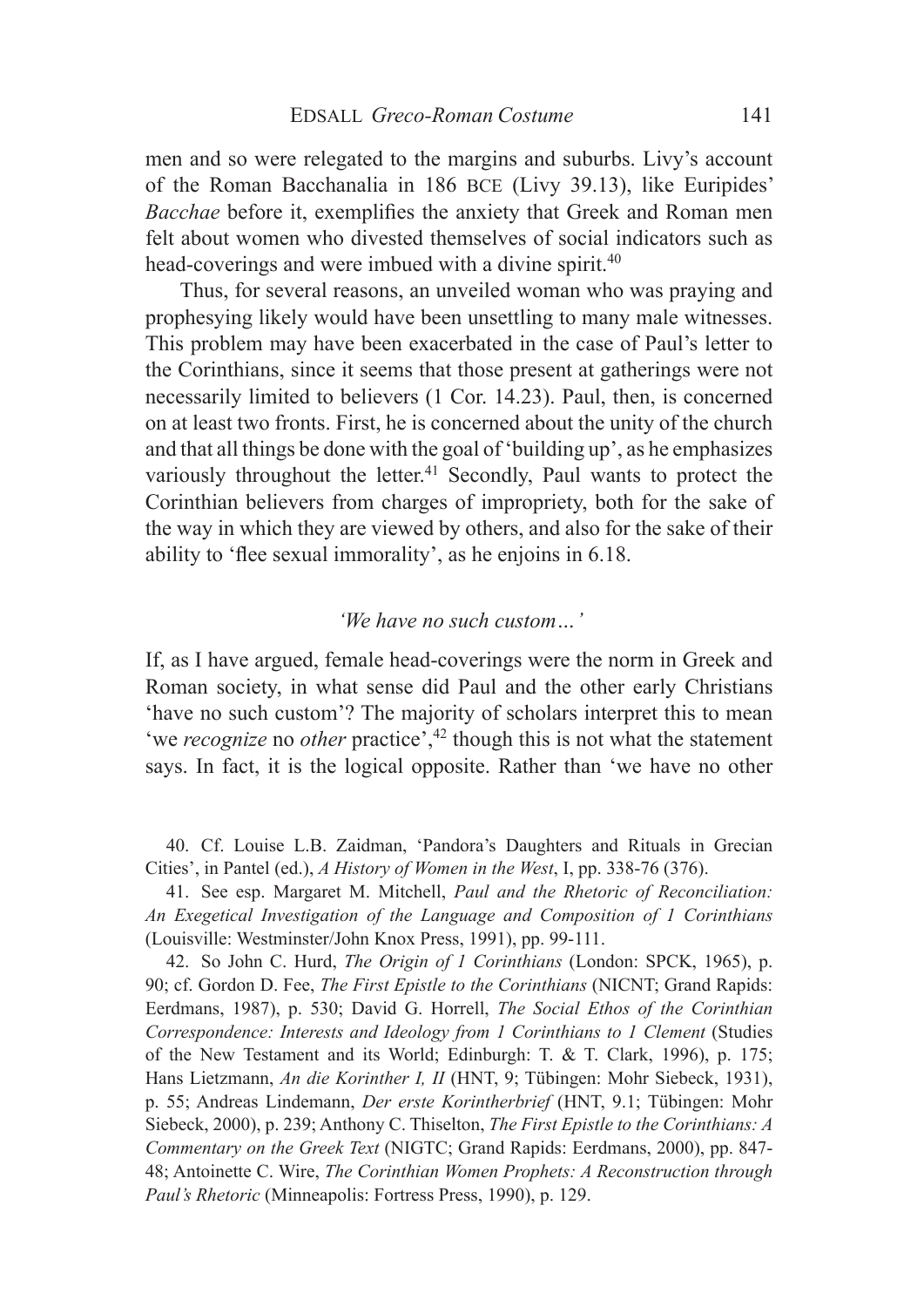practice', Paul states 'we do *not* have *that* practice'. I noted above that the custom of women covering their heads in public was a widespread ideal in the first-century Roman Empire. Therefore, very likely they did in fact have a common practice of women praying and prophesying with covered heads. Paul's question in v. 13, however, is more specific, 'Is it fitting for a woman to pray to God uncovered?' Thus, Paul claims in v. 16 that the churches have no custom of women *unveiling* during prayer and prophecy. It is here that the distinction between  $\sigma$ v $\nu$  $\hat{\theta}$ ei $\alpha$  in v. 16 and  $\pi\alpha\rho\alpha\delta\alpha\sigma$  in v. 2 needs to be emphasized. While the early churches may have had a typical practice of veiled prayer, it remained at the level of 'custom'.43 They had no *tradition* regarding the matter one way or the other. And why would they? It is precisely the newly arisen issue among the Corinthians that impels Paul to formulate this new justification for a practice that was previously taken for granted. This means that any claim that v. 16 is an argument from authority<sup>44</sup> could only stand if 'authority' is understood as the force of collective habit rather than any positively constructed maxim. New developments in Corinth have brought this culturally expected, thus implicit and largely unconscious, behavior to the level of conscious discourse. Again, Bengel was prescient in his suggestion that 'this rule…is not older than Paul'.45

# *The Origins of the Problem*

Given that being unveiled had so many negative connotations for women, why then were some women embracing the practice in Corinth? In the first place, it may reflect a variety in Roman practice of female headcoverings; it has been suggested that women of lower economic profiles

43. Fee, *Corinthians*, p. 529, correctly notes that v. 16 highlights 'custom' as opposed to 'tradition', though he fails to acknowledge that Paul is appealing to a lack of custom.

44. Such as Joseph A. Fitzmyer, *First Corinthians: A New Translation with Introduction and Commentary* (AB, 32; London: Yale University Press, 2008), p. 421, and see above note. This interpretation stretches at least as far back as Theodoret of Cyrus (c. 393–457 ce) who states, 'this argument [*viz*. v. 16] is sufficient to reprimand those overly schismatic for he shows that these things are thought not only by him but also by all the Churches of God' (ικανός ούτος ό λόγος έντρέψαι και τούς λίαν έριστικούς. έδειξε γάρ οὐκ αὐτῶ μόνω ταῦτα δοκοῦντα, ἀλλά καὶ pa&saij tai=j tou= qeou= e0kklhsi/aij) (*Interpretatio* in PG 82, p. 313).

45. Bengel, *Gnomon*, II, p. 142, *regula non est antiquior Paulo*.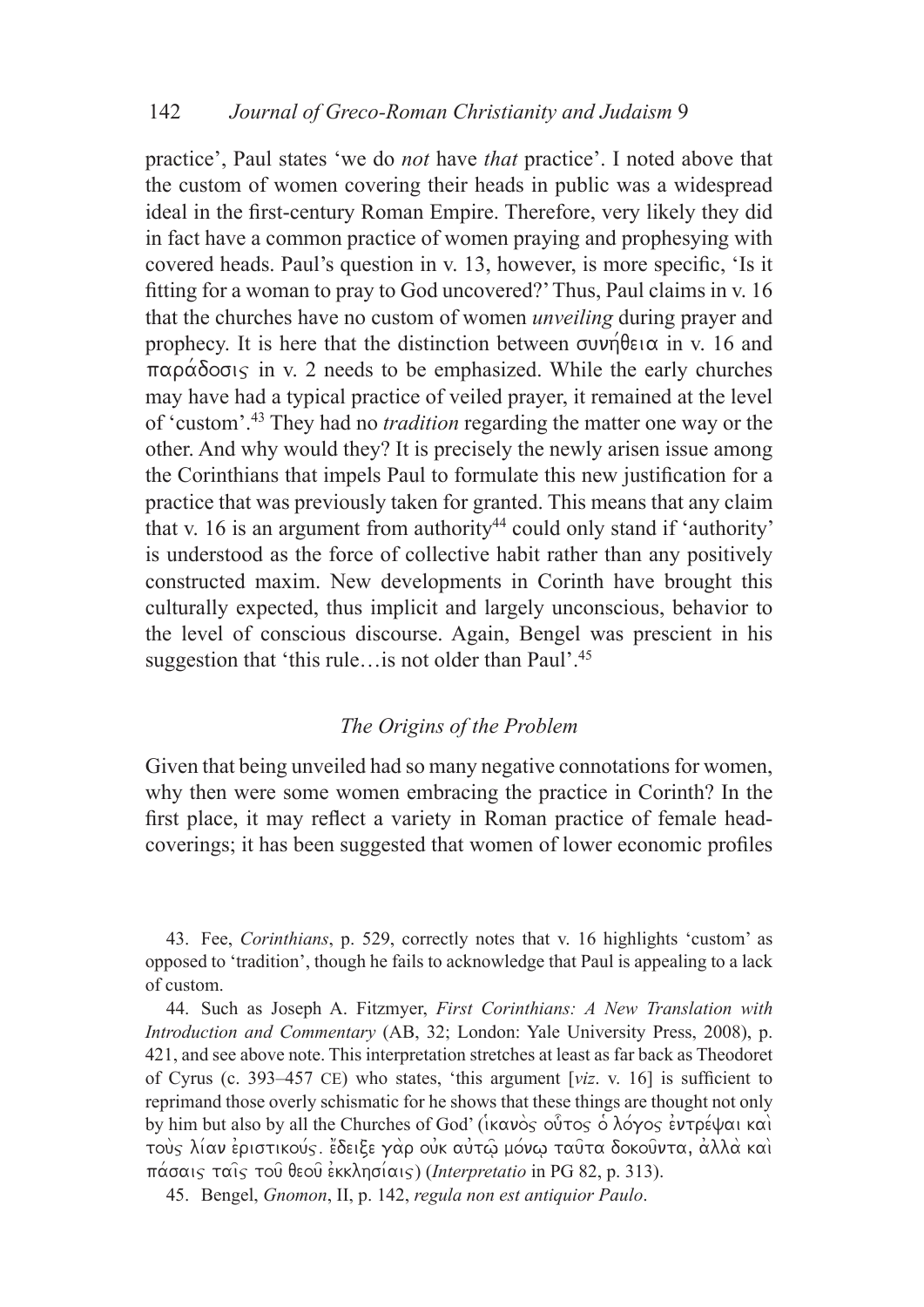did not commonly wear head-coverings.<sup>46</sup> On the other hand, Roman literary sources are unanimous in their expectation that women be covered in public and Greek practice of female head covering was remarkably static from pre-classical antiquity through the Roman period.<sup>47</sup> In this light, there is a strong possibility that Paul himself unintentionally set the Corinthian believers on this trajectory and any variety in the practice of female head-covering current in Corinth would only have increased the speed with which the issue arose.

As Paul notes in 1 Cor. 11.11, *in the Lord* (i.e. Christ) there is no woman  $x\omega\rho$  is man nor man  $x\omega\rho$  is woman. The meaning of the preposition is not straightforward. The subsequent explanation (v. 12) seems to indicate the verse should be understood in terms of interdependence; the creational order already adduced in v. 8 is mirrored by the generation of man by woman.48 Further, the statement that 'and everything is from God' emphasizes the contingency of male creational priority in v. 8, relativizing it and placing male and female on a common level.<sup>49</sup> This is similar to Gal. 3.28 'in Christ there is neither male nor female', but 1 Cor. 11.11 allows for a more subtle discussion of mutuality in the face of Corinthian malpractice than did the absolute statement of Galatians.

However, that argument would be entirely sufficient on its own without invoking the notion of being 'in the Lord'. That is, the facts of creation and birth adduced in v. 12 also take place among those who are not 'in Christ'.50 This observation, along with Paul's general focus on

46. Cf. Propertius 2.23.13; Olson, *Dress*, pp. 45-46. However, the connection between uncovered hair and sexual promiscuity of the lower classes remains at the forefront of Propertius's characterization of women from lower social classes. Note also that Plutarch (*Quaest. rom.* 267A) states that it is 'more usual' ( $\sigma \nu \eta \theta \acute{\epsilon} \sigma \tau \epsilon \rho \circ \nu$ ) for women to have their heads covered.

47. On Greek practice, see esp. Llewellyn-Jones, *Aphrodite's Tortoise*.

48. In a similar vein, *Gen. R*. 8.9 (R. Simlai) and 22.2 (R. Ishmael in the name of Akiba) claims that '[There is] neither man without  $[\& \& ]$  woman nor woman without  $[\& \& \& ]$ man, and [there is] no Shekinah without  $[\& \& ]$  Shekinah', indicating that the man and woman together share in the שבינה of God since 'henceforth it shall be "In our image, after our likeness"'; cf. Madeleine Boucher, 'Some Unexplored Parallels to 1 Cor. 11,11-12 and Gal. 3,28: The NT on the Role of Women', *CBQ* 31 (1969), pp. 50-58.

49. The contrast with vv. 3-10 is noted correctly by Josef Kürzinger, 'Frau und Mann nach 1 Kor 11:11f', *BZ* 22 (1978), pp. 270-75.

50. Cf. Mitchell, *Rhetoric of Reconciliation*, p. 123, who emphasizes that  $\dot{\epsilon}v$  $k\nu\rho\omega$  means 'within the community'.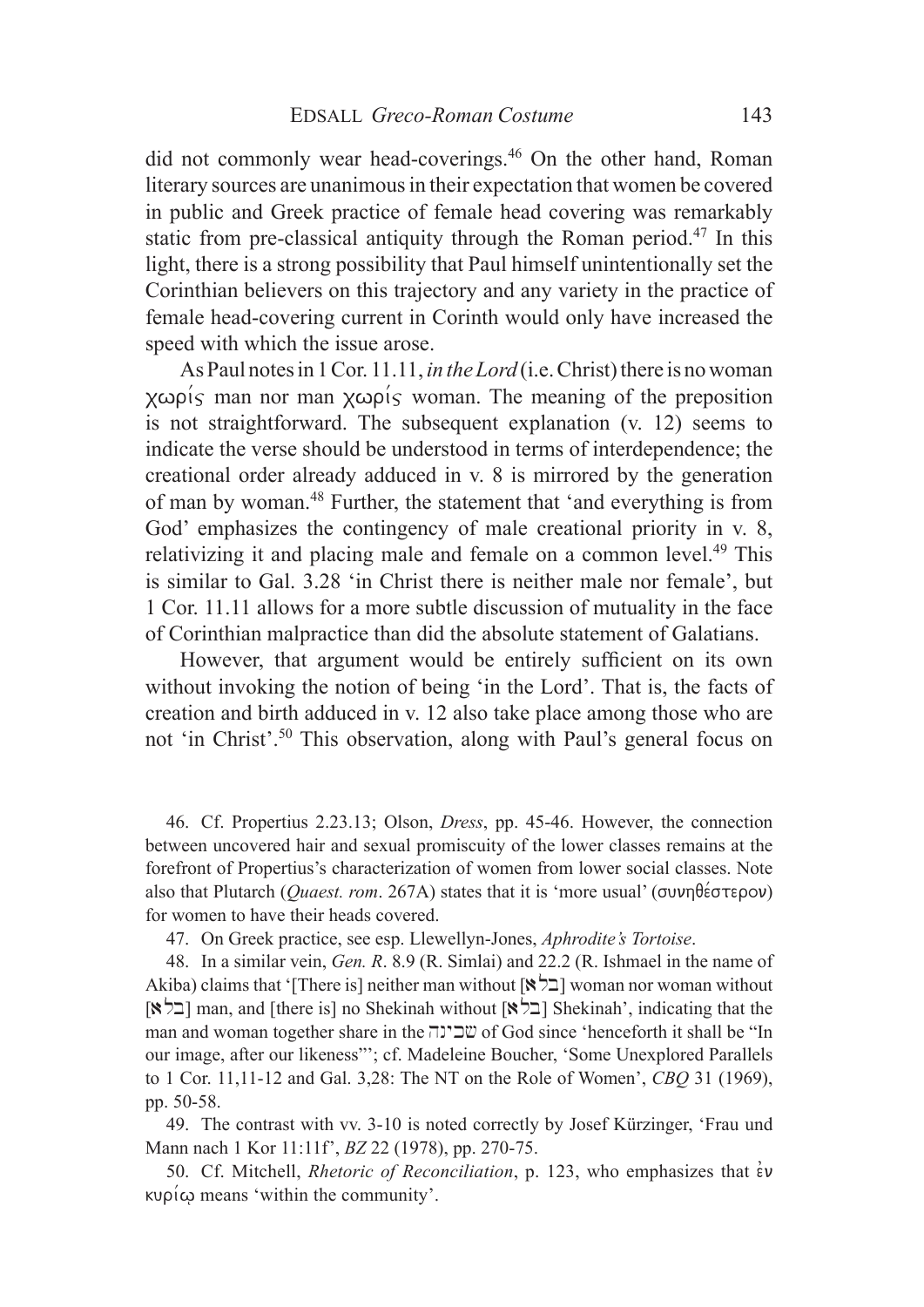differentiation in this passage, has led some to argue that  $\chi \omega \rho$  is signifies differentiation here rather than separation.<sup>51</sup> This position, then, would *match* Paul's statement in Gal. 3.28, which he also hints at in 1 Cor. 12.13, though without the male/female pair. The difficulty with this interpretation is that  $\chi \omega \rho$  is a s'different from' is a comparatively rare use and v. 12 could be read to take the explanation in a different direction. Nevertheless, it does take seriously the location of the mutuality  $\dot{\epsilon}v$  $KUQI$  $\omega$ .

In either case, the  $\pi \lambda \eta \nu$  that begins v. 11 signifies a strong contrast with the preceding material in the form of a concession.<sup>52</sup> In fact, both interpretive possibilities for  $\chi \omega \rho' \zeta$  imply a much greater mutuality than is suggested by vv. 3-10; man generates woman, and woman generates man, but both are entirely contingent on God who generates all things. Why would Paul make such a concession that undermines his previous argument? The most likely answer, in my view, is that 'neither male nor female' is a point that the Corinthians have already taken to heart and with which Paul in fact agrees.<sup>53</sup> In the case of  $\chi \omega \rho$  *is* as 'apart from', however, he restates the concept in such a way to allow for his argument for differentiation.54

It seems likely, then, that Paul taught the Corinthians that 'in Christ there is neither male nor female', even if not with that precise formula, and allowed the believing Corinthian women to participate in communal worship with prayer and prophecy. Nevertheless, Paul never taught that

51. So Kürzinger, 'Frau und Mann', followed by Schüssler Fiorenza, *In Memory*, p. 229; Raymond F. Collins and Daniel J. Harrington, *First Corinthians* (SP, 7; Collegeville, MN: Liturgical Press, 1999), p. 412. Note that Gen. 26.1 uses  $\chi \omega \rho$  is to denote a *different* famine, as Kürzinger correctly argues.

52. So rightly Kürzinger, 'Frau und Mann', p. 274, and Troels Engberg-Pedersen, '1 Corinthians 11:16 and the Character of Pauline Exhortation', *JBL* 110 (1991), pp. 679-89; however, I disagree with the latter's argument that the 'custom' in v. 16 refers to contentiousness rather than head-coverings.

53. That Paul originally taught the Corinthians that 'there is neither male nor female in Christ' has also been argued by, e.g., Wire, *Women Prophets*, pp. 122-28; Horrell, *Social Ethos*, pp. 84-86; cf. also Bruce Hansen, *All of You Are One: The Social Vision of Galatians 3.28, 1 Corinthians 12.13 and Colossians 3.11* (LNTS, 409; London: T. & T. Clark, 2010), pp. 148 n. 129, with further bibliography. However, Hansen does not discuss 1 Cor. 11.11 *specifically* as an echo of this formula.

54. Cf. L.A. Jervis, ''But I Want You to Know…': Paul's Midrashic Intertextual Response to the Corinthian Worshipers (1 Cor. 11:2-16)', *JBL* 112 (1993), pp. 231- 46, and stated more negatively, Wire, *Women Prophets*, p. 128.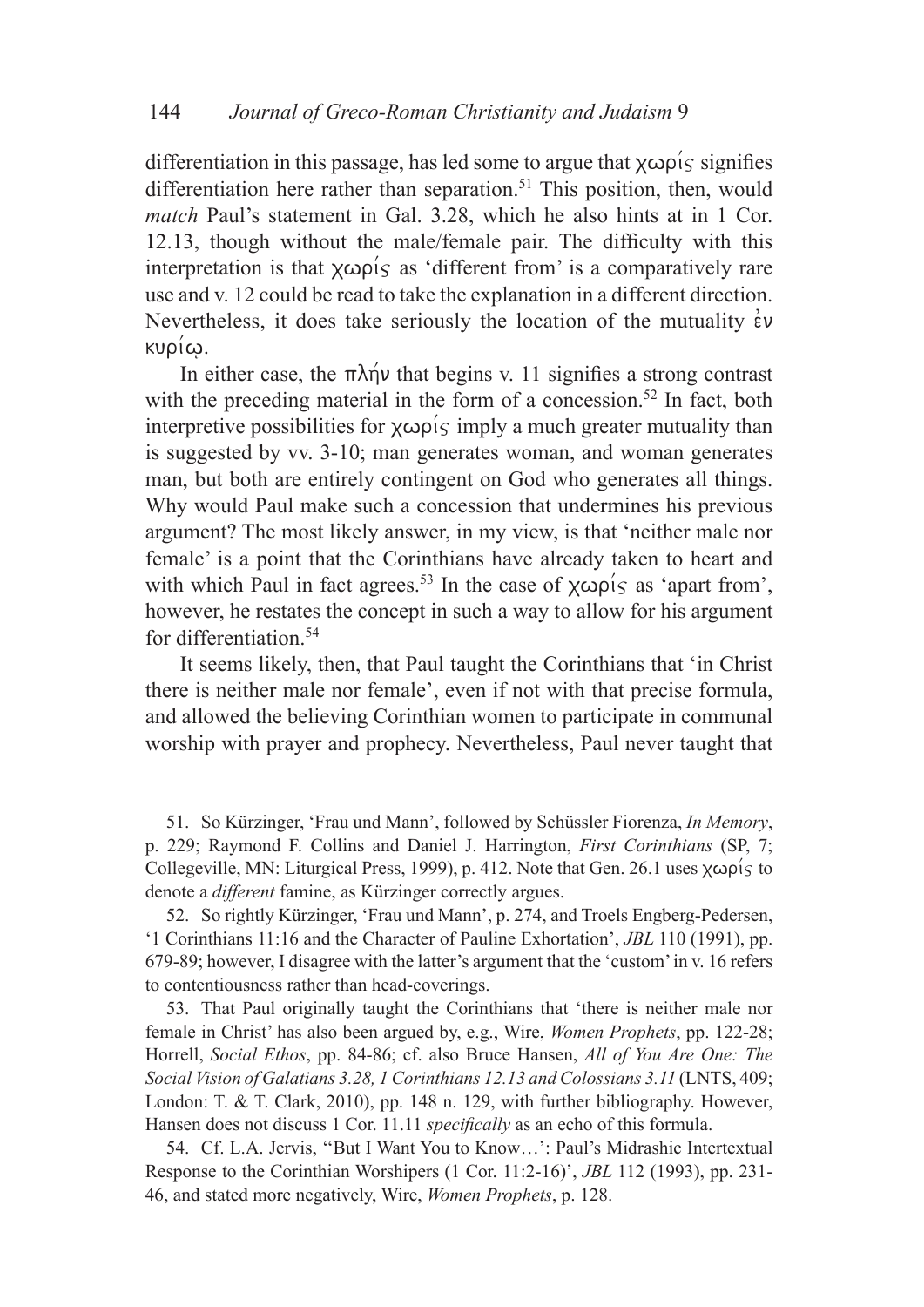women should uncover their heads to do so and it seems that the headcovering was naturally adopted by the Corinthian women.<sup>55</sup> At some point after Paul left, some community members, not necessarily only women  $(\tau_{15}, \nu_{16})$ , began to question the cultural commonplace of women having their heads covered because *in Christ* they had the same status as men. Thus, Paul's efforts throughout vv. 3-15 are to differentiate the conduct of men and women, on creational and customary grounds, in order to demonstrate that women are held to a different standard of conduct than men. They are not permitted simply to imitate the practice of the men who pray and prophesy with their heads uncovered. While their status 'in Christ' may well be equal, Paul argues, that does not change the social conventions that were currently in effect. He argues that to do so shames their husbands (or perhaps fathers in the case of unmarried adult women). For that reason, Paul claims that women ought to remain covered in prayer and prophecy, regardless of the fact that men are uncovered.

## *Conclusion*

What does all this mean, then, for Paul's argument? It is striking that an argument in service of such a common practice is so notoriously fraught with controversy. This is due to the fact that the difficulties of his rhetorical situation are manifest in his argument. In short, Paul's argument is difficult because he is trying to persuade the Corinthians to adopt a certain behavior, without controverting his initial teaching that could be applied in the way the Corinthians had done, and without any definite 'tradition' regarding the matter. Further, he knows that his authority among the Corinthians is not without its problems and so he places the Corinthians in the judgment seat in vv. 2, 13 to decide on the matter, though Paul clearly wants them to agree with him.

Paul's argument has some elements in common with what Cicero referred to as *insinuatio*, a means of arguing by which one 'secretly enters the mind of the listener through dissimulation and an indirect manner', used when one, or one's case, is out of favor with the court (*Inv*. 1.20-21). In particular, Paul's generic treatment of male head-coverings diffuses tension regarding the true matter by beginning each topic with a rhetorical foil (vv. 4, 7, 14). Of course, Paul need not have read Cicero to

<sup>55.</sup> Incidentally, there is evidence that Roman women covered their heads in religious settings as did Roman men; cf. Fantham, 'Covering'.